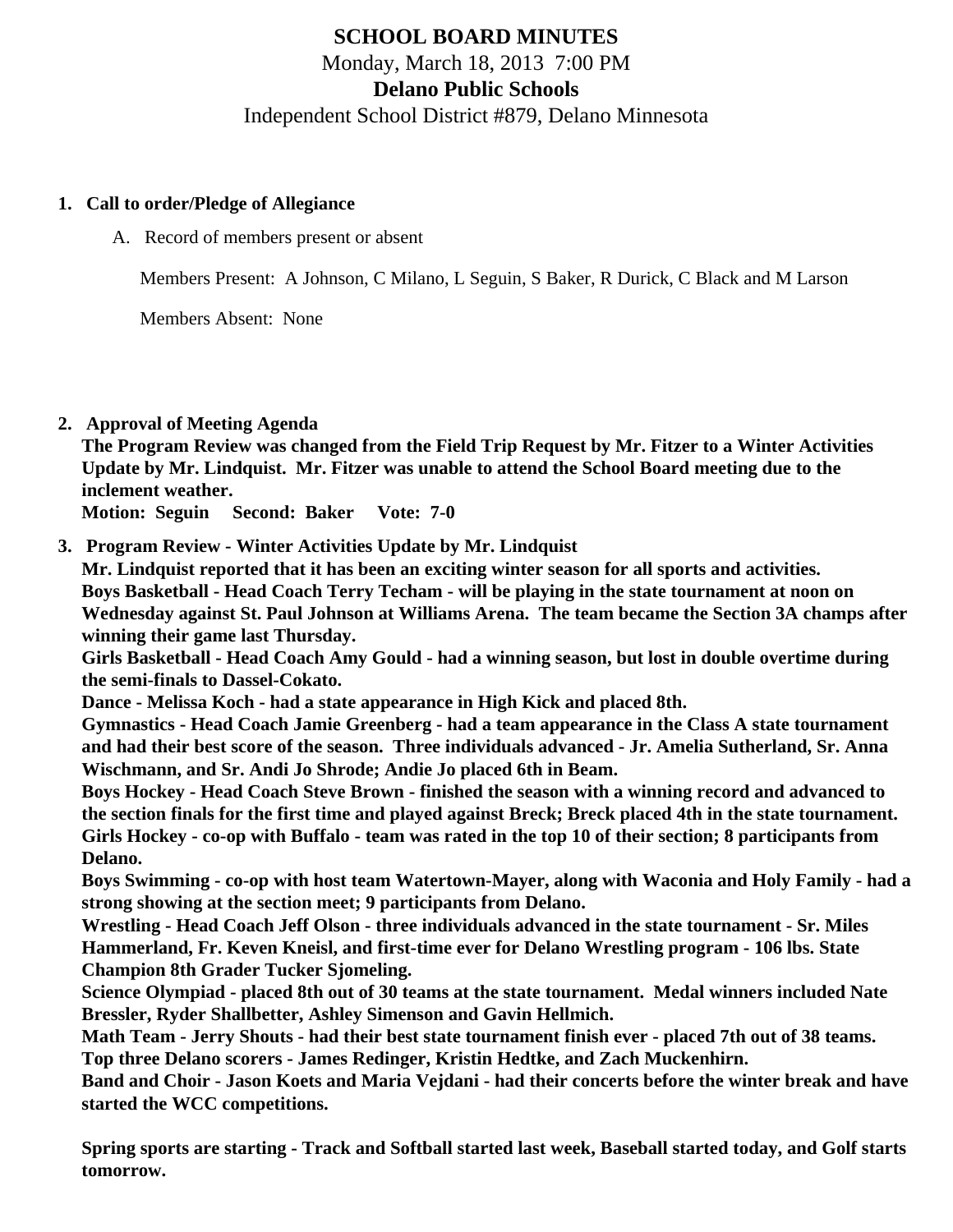A Johnson asked Mr. Lindquist if there had been a drop in enrollment numbers due to the increase in activity fees; Mr. Lindquist stated that the numbers had not changed much. Fall had been down 1 to 2% when compared to the year before.

C Black asked if there was a review process for the coaches. Mr. Lindquist reported that one of his goals is to review the coaches handbook and include more comprehensive coaching expectations. The MSHSL has a new program that outlines coach and spectator expectations. Mr. Lindquist is also looking at implementing the 10 minute walk-through observation program that has been put in place for teaching staff. Mr. Lindquist noted that as a conference, Wright County Conference is looking at ways to better support good sportsmanship.

C Milano stated that Mr. Lindquist and his department do a great job.

# 4. Consent Agenda

Motion: Milano Second: Durick Vote: 7-0

- A. School Board Minutes
	- 1. [February 25, 201](/docs/district/Business_Office/2.25.13_Board_Minutes.pdf)Regular School Board Meeting
- B. Financial Affairs
	- 1. [Current Budge](/docs/district/Business_Office/Budget_Report_March_2013.pdf)Statuswith Year-to-Date Adjustments
	- 2. [Investment Transactio](/docs/district/Business_Office/Investment_schedule_12-13.pdf  )ns
	- 3. [Wire Transfer](/docs/district/Business_Office/Wire_Transfer.pdf )s
	- 4. [Minnesota Liquid Asset Fun](/docs/district/Business_Office/Liq_AFY13.pdf)d
	- 5. [Cash Repo](/httpd/108.61.242.74/www.delano.k12.mn.us/html/ /docs/district/Business_Office/Cash_Report.pdf  )rt
	- 6. [Revenue Report by Fu](/docs/district/Business_Office/SCHOOL_BOARD_REPORTS_-_REVENUE_BY_FUND_TOTAL__(Date__6_2013).pdf)nd
	- 7. [Expense Report by Fu](/docs/district/Business_Office/SCHOOL_BOARD_REPORTS_-_EXP_BY_FUND_TOTAL__(Date__6_2013).pdf)nd
	- 8. [Expense Report by Progra](/docs/district/Business_Office/SCHOOL_BOARD_REPORTS_-_EXPENDITURES_BY_PROGRAM__(Date__6_2013).pdf)m
	- 9. [Expense Report by Obje](/docs/district/Business_Office/SCHOOL_BOARD_REPORTS_-_EXPENDITURES_BY_OBJECT__(Date__6_2013).pdf)ct
	- 10. [List of Bills Presented for Payme](/docs/district/Business_Office/Detail_of_Bills_Paid.pdf)nt
- 5. [Resolution for Acceptance of Gifts](/docs/district/Business_Office/Resolution_for_Acceptance_of_Gifts.pdf) Motion: Baker Second: Milano Vote: 7-0

#### 6. Personnel Matters: Motion: Larson Second: Durick Vote: 7-0

- A. Retirements/Resignations/Terminations
	- 1. Desiree Helstrom, 7th Grade Math Applications Teacher, effective 06-04-13.
	- 2. Kristine Cruikshank, DHS Special Ed Teacher, effective 06-04-13.
- B. Recommendations for Employment
	- 1. Ted Moonen, JV Boys Lacrosse Coach, effective 04-01-13.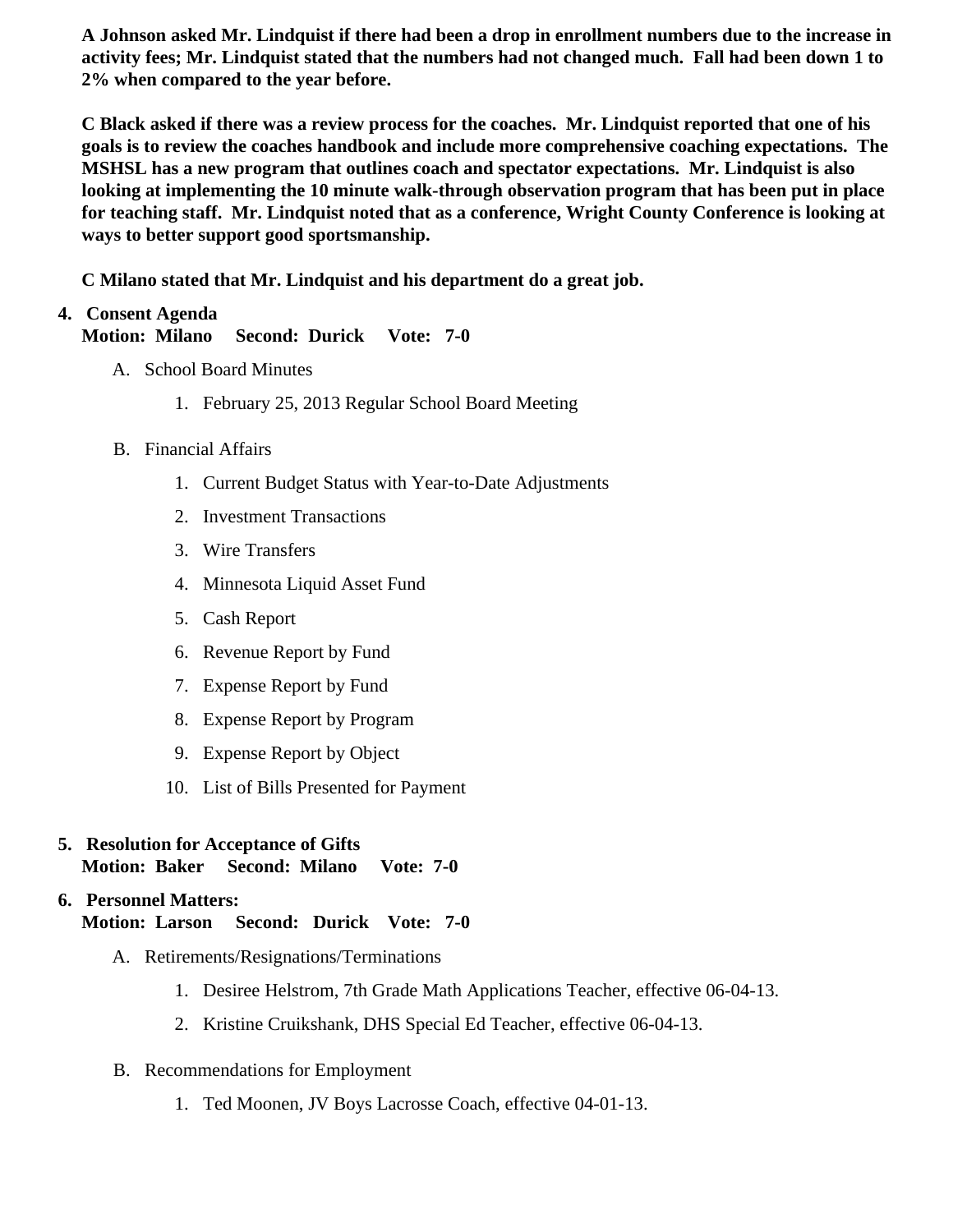- 2. Lori Bergh, DMS Long-term Substitute Teacher beginning 02-22-13 through 04-05-13 for John Bingea who will be on medical leave.
- 3. Kerry McIntire, DES Long-term Substitute Paraprofessional beginning 02-19-13 through the end of the school year, hired due to increased need for special ed student services.
- 4. Jessica Landowski, DHS Long-term Substitute Teacher beginning 03-07-13 through the end of the school year for Amanda Weinandt who will be on family leave.
- 5. Laura Erickson, DES Part-time Special Ed Teacher, effective 03-11-13 through the end of the school year. This position was added to increased number of special ed students at DES.
- 6. Marcus Hanson, Asst Track Coach, effective 04-01-13, replaces Andy Klaers.
- 7. Brooke Lemke, Comm Ed Asst. Basketball Coach, effective 02-09-13.
- C. Contract Changes/Approvals
- D. Leaves of Absence
	- 1. John Bingea, DMS Grade 5 Teacher, requesting medical leave beginning 02-25-13 through 04-05-13.
	- 2. Carley Boll, Youth Development Coordinator, requesting family leave beginning approximately 06-10-13 through 09-03-13.

# **7. Contract Changes/Approvals**

- A. Traci Lawman, Assistant to the Superintendent/Communications Coordinator, effective 04-01-13 through 06-30-13. C Milano stated that she feels that this is a needed position and that Traci Lawman is a great asset to the district but that she will be voting no because of the timing and cost increase. Motion: Seguin Second: Larson Vote: 5-2 (Milano and Baker dissenting)
- **8. Public Comment: School patrons are given the opportunity to address the school board regarding items that are not on the agenda. All patrons will be asked to state their name and address for the record. Matt Mittelstaedt of Mittelstaedt's Services stated that he appreciated the opportunity to submit a quote for the lawn mowing. Mr. Mittelstaedt informed the board that his company currently takes care of an 11 acre and an 13 acre property in Chanhassen, along with other properties.**

### **9. Administrative Reports**

A. Superintendent

Superintendent Schoen reported that he attended MASA workshops last week; this was the fourth of the Great Start workshops. The workshops focused on Understanding Special Services and Special Education Funding, Communication Strategies for New or Newer Leaders - using mobile apps and how to communicate with the press in a crisis, Understanding the Year-end Audit Process, Crisis Response and School Safety, Superitendent as the Information Resource Leader, and Scott Staska, Rocori Superintendent, presented on Reflective Leadership and Making a Difference. Mr. Schoen stated that he is looking forward to beginning the strategic planning process. Mr. Schoen also reported that he will be working on the finance process with the Finance Committee in the near future. The district finances will be discussed during the April and May work sessions with Board action in June for the approval of the FY14 budget.

B. Business Manager

Ms. Reeder reported that Matt Schoen, Brooks Grossinger and she met with PMA two weeks ago to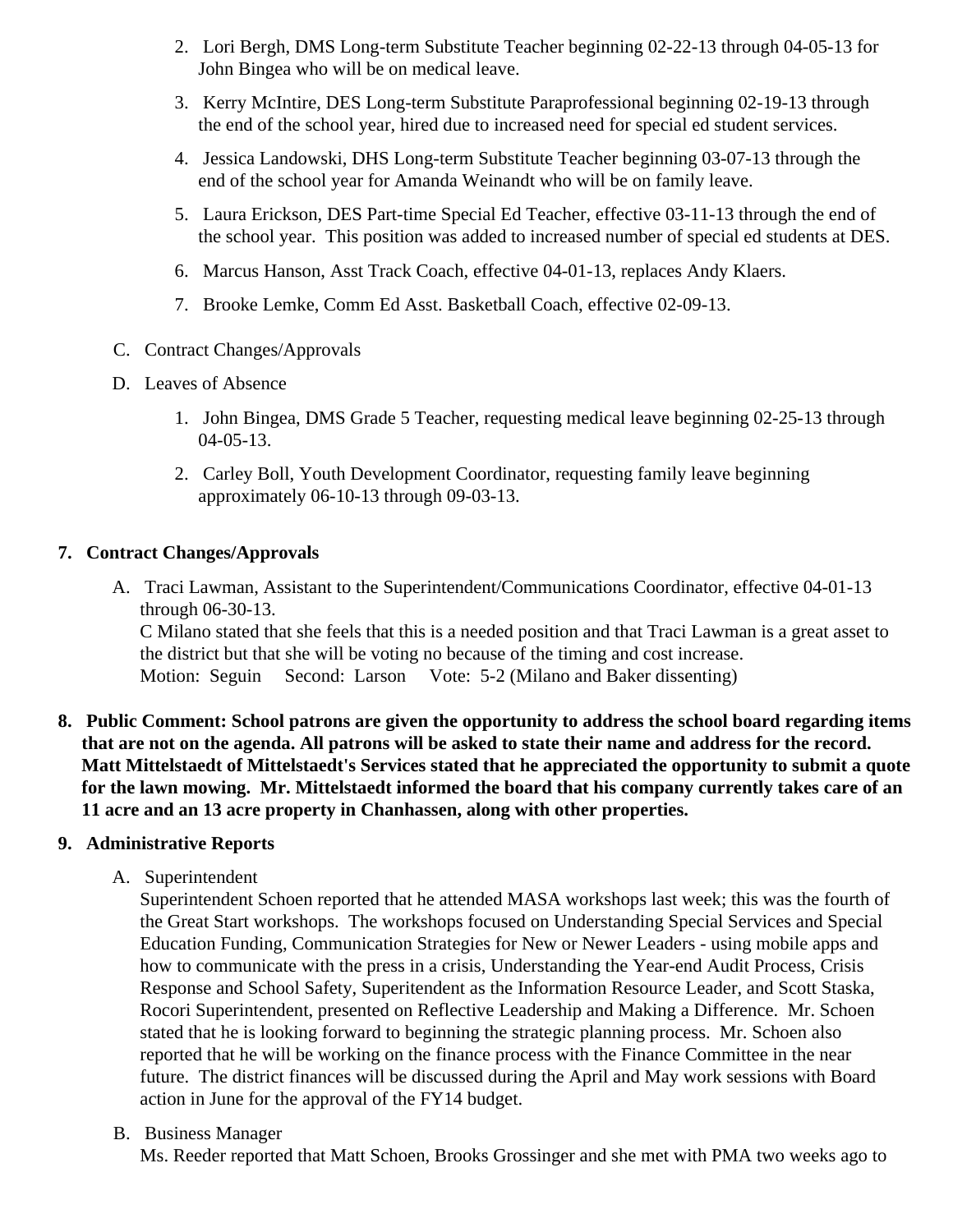finalize the numbers that were entered into the five-year Financial Projection Plan, and that the FPP has now been loaded out onto the web so that the district can start running scenarios. Ms. Reeder stated that she will be meeting with Superintendent Schoen next week to put together some scenarios to present to the Finance Committee.

#### **10. Board Reports**

#### A. MAWSECO

A Johnson reported that MAWSECO met on February 26th. The committee went over the revised budget and the FY13 and FY14 federal allocations. Carryover funds are declining sooner than expected, so over the next few years, federal allocations will be decreasing. The Trek Program for students with autism was discussed. There is a waiting list for this program, and it was noted that not only would additional staff need to be hired to handle the additional students, but additional rooms would be needed, which are not readily available at this time.

#### B. Wright Technical Center

R Durick reported that there was a meeting on March 5th. A work session was held before the regular meeting to interview the two director finalists via Skype due to the inclement weather. Both finalists were great candidates; during the regular meeting, the candidate from Wisconsin was approved for hire. The candidate is currently a principal but has a career and technical background. Mr. Durick thanked Dr. Sweet for facilitating the director search and hiring process and for keeping the process on task. Delano student enrollment at Wright Tech Center is projected to increase over the current year. Mr. Durick stated that enrollment in the Project Lead the Way Capstone program is a little low; 8 to 10 students are needed to run the program. Julie Warner, WTC Director, testified before the School Education Finance Committee at the Capitol regarding possible extended day funding changes that would adversely affect schools like Delano and our Blue Ribbon Award Elementary School Targeted Services programs. Some technical upgrades were discussed and considered. The WTC Administrative Finance person has submitted a retirement letter; the Board is currently looking at options to fill the position. The 2013-2014 calendar was accepted.

# C. Curriculum Advisory Council

L Seguin reported that the committee met on February 26th. Math is in year two of the curriculum cycle. Middle School is looking at purchasing textbooks; Julie Longstreet said they are looking at the transition to iPads but do not feel they are ready to move in that direction yet. Jerry Shouts and Anna Olson discussed the Flipt Classroom that is taking place in the High School; they still have students who are unmotiviated - this change did not help motivate those students. The students who are engaged do prefer this new method, as do the teachers because they are able to spend more time with the students.

Health and Science are in year one. Health is looking at Wise Kids Outdoor curriculum and online health curriculum. Science gave an overall update on Project Lead the Way and how it aligns with 6th Grade Science. Science is also not quite ready to go with the iPads and will probably be purchasing textbooks; the Science apps are not quite ready.

### D. Schools for Equity in Education (SEE)

C Milano reported that there will a meeting this Friday in Cokato. Ms. Milano stated that the district needs to get the Pizza video out to help people visualize the inequity issue. On April 3rd at 9:45 AM, Deb Griffiths, SEE's Communications Director, will be making appointments with legislators for anyone interested in meeting to talk about the funding inequity issues. There are bills in the House and Senate that are being discussed regarding the equity issue: 1) House 769 and Senate 177 - Equalization aid levels increased for operating referendum and debt service equalization aid programs; and 2) House 579 and Senate 569 - Equalization levies increase and indexing authorization for property tax relief. Ms. Milano noted that it does make a difference when the legislators hear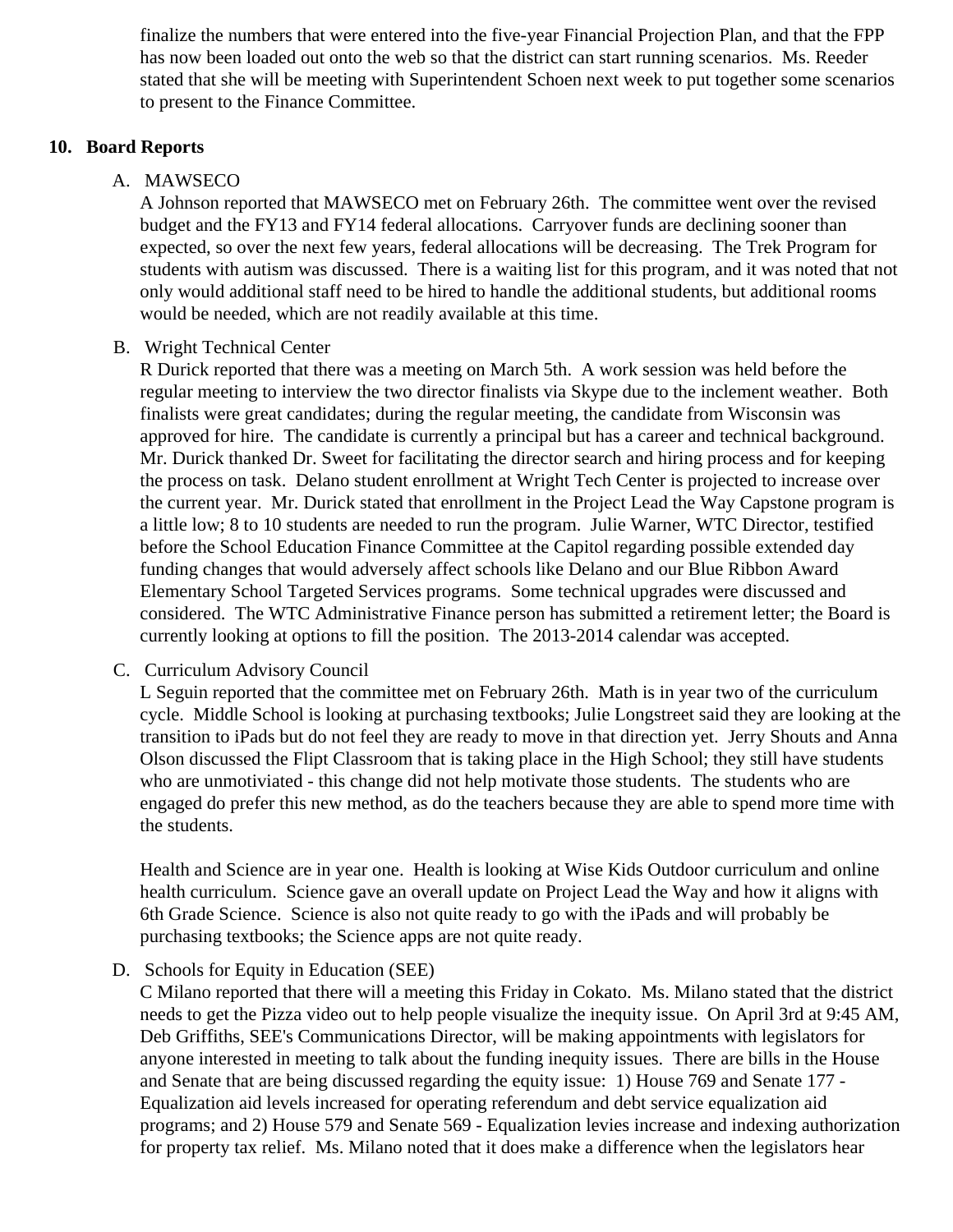noise from their constituents. Ms. Milano is asking everyone to step up and contact their legislators. Due to the inequity issues, Delano taxpayers pay more but get less for the same amount of tax dol than some other districts. Ms. Milano stated that all of this information and more can be found on t SEE website: http://schoolsforequity.org/.

E. Delano Area Sports Arena (DASA)

M Larson reported that there was a meeting on March 6th. The Board elections were deferred to April. The ice is coming out of the arena this week, and a crew has been hired, for the first time ev to come in and completely clean and disinfect the entire arena. Some of the glass that was broken will be replaced. Lacrosse will be using the arena during the summer. DASA is doing better than expected financially.

F. Safe Schools

S Baker reported there was no meeting.

- 11. Old Business
- 12. New Business
	- A. 2013 and 2014 Lawn Mowing Proposals

Superintendent Schoen stated he was pleased to receive ten proposals for lawn mowing for the ne two years. Mary Reeder put together a spreadsheet to shows costs so that the proposals could be adequately compared. The proposals ranged from over \$72,000 to \$36,510 for the two years. Mr. Schoen spoke to references and other who have had experience with the vendors, looked at the list equipment and how that would be able to handle mowing and maintaining 33 acres plus athletic fields, as well as experience in working with athletic fields. Mr. Schoen recommended to the Board to give the contract to 4.0 Services based on feedback from staff - campus mowing was done in or day, and 4.0 also has expertise and background in caring for and bringing back athletic fields. 4.0 Services was in the lower third based on costs of all of the proposals. The Board approved contracting with 4.0 Services for the next two mowing seasons. Motion:Milano Second: Seguin Vote: 7-0

B. [Industrial Tech Surplus Item](/docs/district/Business_Office/Industrial_Tech_Surplus.pdf)s

The following items were gathered by Joe Finn to be considered surplus; some of the items are in good enough shape to be sold. Mary Reeder will run an ad for two weeks for those items and ask sealed bids; the highest bidder for each item will win the bid.

- **Surplus**
- 1- Metal Nibbler
- $2 \frac{1}{2}$  sheet sanders
- $8 4$  sheet sanders
- 1- Belt Sander
- 2- Routers
- 3- Hand Drills
- 1- Jig Saw
- 9- Hand Block Planes

Bid Items

- 1- Hardness Tester (Brand New) Goko Seiko Works Model # 74211
- 1- Marquette Arc Welder 180 Amp/ Needs repair
- 1- Powermatic Drill Press/Needs Repair Model # 1150 Serial # 67VO574

1- 14" Rockwell Band saw/ Needs Repair Model# 28-200 Serial # E04121

Motion: Durick Second: Baker Vote: 7-0